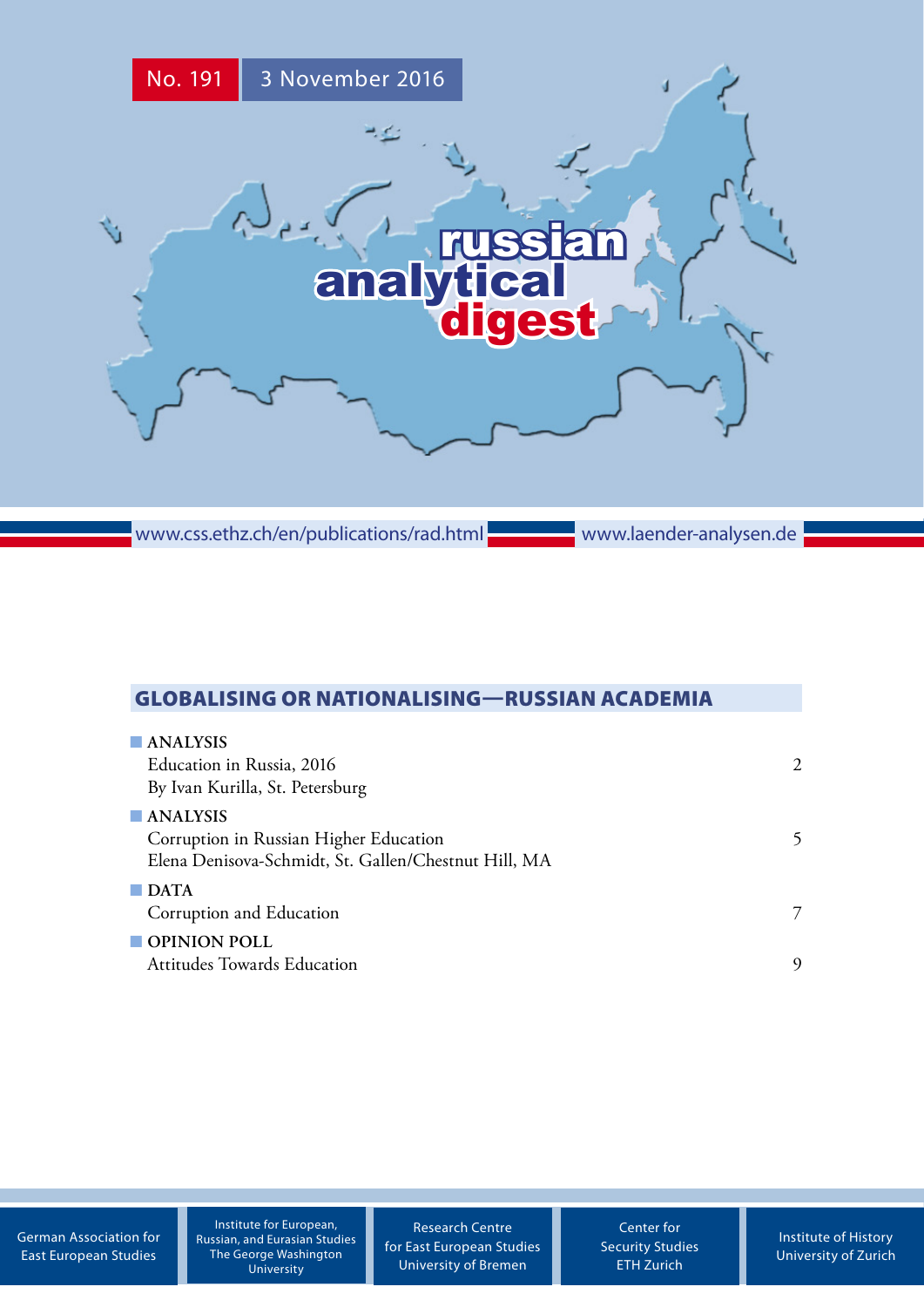# <span id="page-1-0"></span>**Education in Russia, 2016**

By Ivan Kurilla, St. Petersburg

# **Abstract**

The Russian president has declared education to be a top priority in coming years. However, the field faces several challenges, including constrained resources and numerous splits among educators and administrators. While some centers of excellence are emerging, much of the education system is falling into neglect.

#### **The Most Important Goal**

"We clearly understand that it is people who create and use technologies," Russian President Vladimir Putin said during the St. Petersburg Economic Forum on June 17, 2016. "Talented researchers, qualified engineers and workers play a crucial role in making the national economy competitive. Therefore education is something we should pay particular attention to in the next few years."1 The Russian language version was even more straightforward compared to this official English translation: «Поэтому считаю образование самым главным, на что мы должны обратить внимание в ближайшие годы» "I consider education the most important (task) we need to pay attention to in the upcoming years." The reasons for such a bold statement could be manifold, and include the start of an election campaign, obvious gridlock in defining a Russian strategic vision, and the need for the new sources of economic development. In any case, the field is too important for Russians to neglect.

Three years after I made a previous snapshot of Russian education (see [RAD No. 137, 9 October 2013](http://www.css.ethz.ch/content/specialinterest/gess/cis/center-for-securities-studies/en/publications/rad/rad-all-issues/details.html?id=/n/o/1/3/no_137_russia_and_higher_educationnr_137)), the situation continues to develop mostly in the same direction that was already apparent then. However, the field looks more nuanced and complex now. The splits that exist within the educational community have acquired new dimensions since the open turn of the Russian authorities to isolation from the world community.

## **Higher Education Shrinking**

State policy on education during the last four years was defined to a large extent by the so-called "May (2012) Decrees" of President Vladimir Putin, who ordered that professors' salaries be increased to double the median salary in each region, and school teachers' pay to the level of that median. As no special budget funds were allocated for this purpose, the Ministry of Education and Science, regional authorities and university rectors needed to cut the number of professors in order to raise the salary of the remaining faculty. The last several years saw growing workloads per professor (teacher), as well as

the closure of some universities, either by a decree cancelling the university's license or through mergers. New budget restrictions led to severe cuts in the number of professors' positions. One popular move for administrators was simplifying the requirements for receiving a baccalaureate's degree and increasing class sizes. The idea of an "efficient contract" introduced by the Ministry as an incentive for professors to work more effectively was perceived by faculty members as yet another attempt to increase their workload. The transition from a five-year "specialist" degree to a four-year baccalaureate also aggravated the situation. The less specialized baccalaureate led to larger classes and allowed universities to offer fewer disciplines.

Another cost-cutting measure was the creation of "federal universities" in each federal district (usually by merging several existing universities in one city or sometimes in several neighboring cities into one institution), and the process continues until the present. While President Putin called for "particular attention" to education, his chief of staff Sergey Ivanov criticized the "higher schools in the Russian Federation and the [large] number of colleges," a concern echoed by Tyumen governor Vladimir Yakushev who suggested "cutting the [number of] universities."

#### **Two Splits**

The first significant split, which was already apparent in the previous decade and continues to grow, is the cleavage between scholars and professors on the one side, and bureaucrats on the other. The Ministry of Education and Science and the Russian Federal Service for Supervision in Education and Science (Rosobrnadzor), as well as the Federal Agency on Scientific Organizations (FANO) produce mountains of requirements, regulations, and report forms that teachers and professors are obliged to fill out and file. The bureaucracy cannot rely on reputation and trust, so the state invents paper reports that replace trust and peer-review. Professors and teachers are obviously indignant, but they have been put in a position where protests are futile or even dangerous.

Nevertheless, two independent trade unions were created, one (since 2011)—"Uchitel" (Teacher) that unites secondary school pedagogues and the other

Vladimir Putin at the plenary session of the St. Petersburg International Economic Forum, June 17, 2016. <[http://en.kremlin.](http://en.kremlin.ru/events/president/news/52178) [ru/events/president/news/52178>](http://en.kremlin.ru/events/president/news/52178)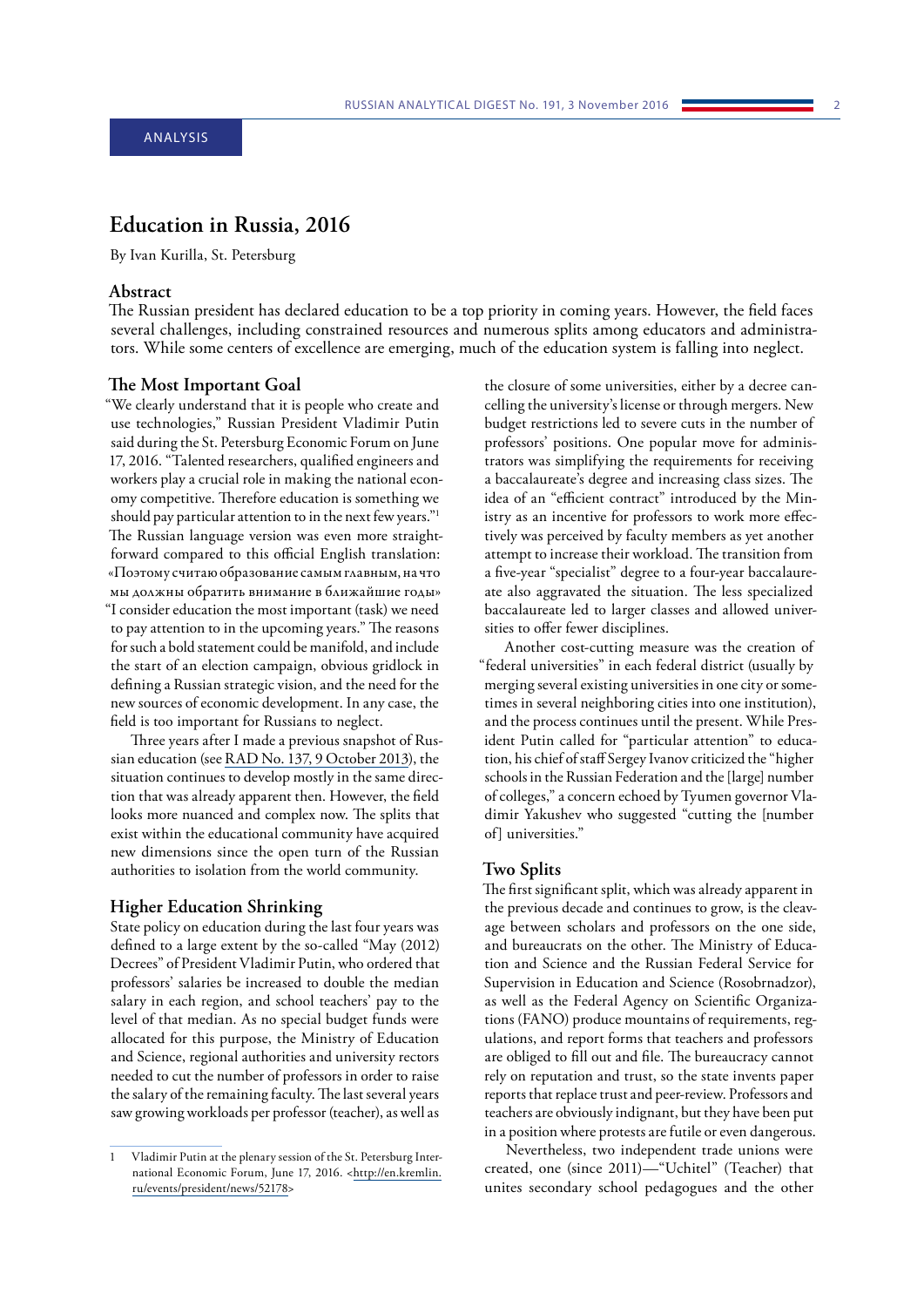(since 2013)—"Universitetskaya solidarnost" (University Solidarity) that was created by university professors. Both unions are small in size and the members experience pressure from the administration, but both are well known among educators, and attract sympathy and hope.

The second split is partially related to the same bureaucratic approach to problem solving, but focuses on a different angle. The Ministry in its attempt to make academic work accountable increasingly relies on internationally recognized bibliometrics in order to measure a professor's competence. Without high a Hirsch-index and publications in peer-reviewed international journals, a professor now has problems with being allowed to sit on dissertation committees, and even reappointment for his or her position. These new Ministry requirements push Russian scholars to publish abroad, but at the same time the new standards have alienated several big groups in academia, including those who do not write in English and those who deem the new requirements artificial and even detrimental to Russian science. The latter claim is especially popular among faculty in the arts and humanities, who insist on the national character of their field. Certainly, scholars who are not competitive internationally are also protesting this innovation.

## **University Hierarchy**

The process of dividing Russia's universities into several tiers continued and the number of "tiers" increased. The new hierarchy of universities includes Moscow and St. Petersburg state universities as special cases, federal, national research, «opornye» (regional) universities, and the rest.

In June 2016 there were 10 federal universities in Russia. Initially the intention was to have one for each of the federal districts, but eventually two additional federal universities were created—one in the Far Eastern Federal District (there are two federal universities in the Far East—Far Eastern Federal University in Vladivostok and North-Eastern Federal University in Yakutsk) and one in the North-Western Federal District (Baltic Federal University in Kaliningrad and Northern Federal University in Arkhangelsk) while no federal university was created in the Central Federal District. There are 29 national research universities that receive additional funding for research (not predominantly for teaching as is the case with the rest). Twenty-one universities participate in the program 5/100, which seeks to place five Russian universities in the top-100 international ranking and provides special funding to achieve that goal (this group includes Moscow and St. Petersburg state universities, as well as several federal and national research universities). Early in 2016, a new project started—11 universities received the new status of "Opornye" (regional) universities, meaning that the state continues to support one university in a region to guarantee access to higher education in regions with neither federal nor national research universities present. Each group receives special funding that distinguishes one university from another.

### **Dissernet**

One of the most successful grassroots initiatives of the last several years was the Dissernet project, a network of scholars who investigate cases of plagiarism in dissertations. Its leaders, scholars Andrey Rostovtsev and Andrey Zayakin and journalist and public figure Sergey Parkhomenko, coordinate the work of dozens of volunteers who compare the texts of dissertations and other scholarly work. Dissernet exposed hundreds of "stolen degrees" and filed multiple cases with the Ministry of Education and Science Committee on Attestation (VAK) and dissertation councils against holders of such plagiarized degrees. They also made it clear that many politicians governors and State Duma deputies—"defended" falsified dissertations, but such cases are not rare among rectors of state universities as well. The Ministry of Education and Science, while not openly supportive of the public initiative, seems to be attentive to the Dissernet findings; in many cases rectors lost their jobs soon after their plagiarized dissertations were exposed, and the expert boards of the VAK was completely overhauled during the last two years. The Public board (obshchestvenny sovet) of the Ministry of Education and Science now includes several reformist professors and teachers including Dissernet activist Mikhail Gelfand.

# **Internationalization of Education vs Nationalization of Politics**

The introduction of bibliometrics is not the only decision of the Ministry that pushes higher education into deeper participation in international science. The criteria for evaluating universities include the number of foreign students and scholars working in the university, the amount of foreign grants and international mobility. The Ministry continues to fund "megagrants" to attract foreign scholars to Russian universities in order to foster cooperation and to create research groups that can push forward the boundaries of international science.

After 2014 Russia seemingly turned to isolationist policies, with a coercive apparatus fighting against the foreign funding of NGOs and becoming increasingly suspicious about Western contacts as a whole. Nevertheless, the Ministry continues to pressure the universities and professors to increase their international cooperation thus supporting incentives contrary to those promoted by state propaganda and the security services.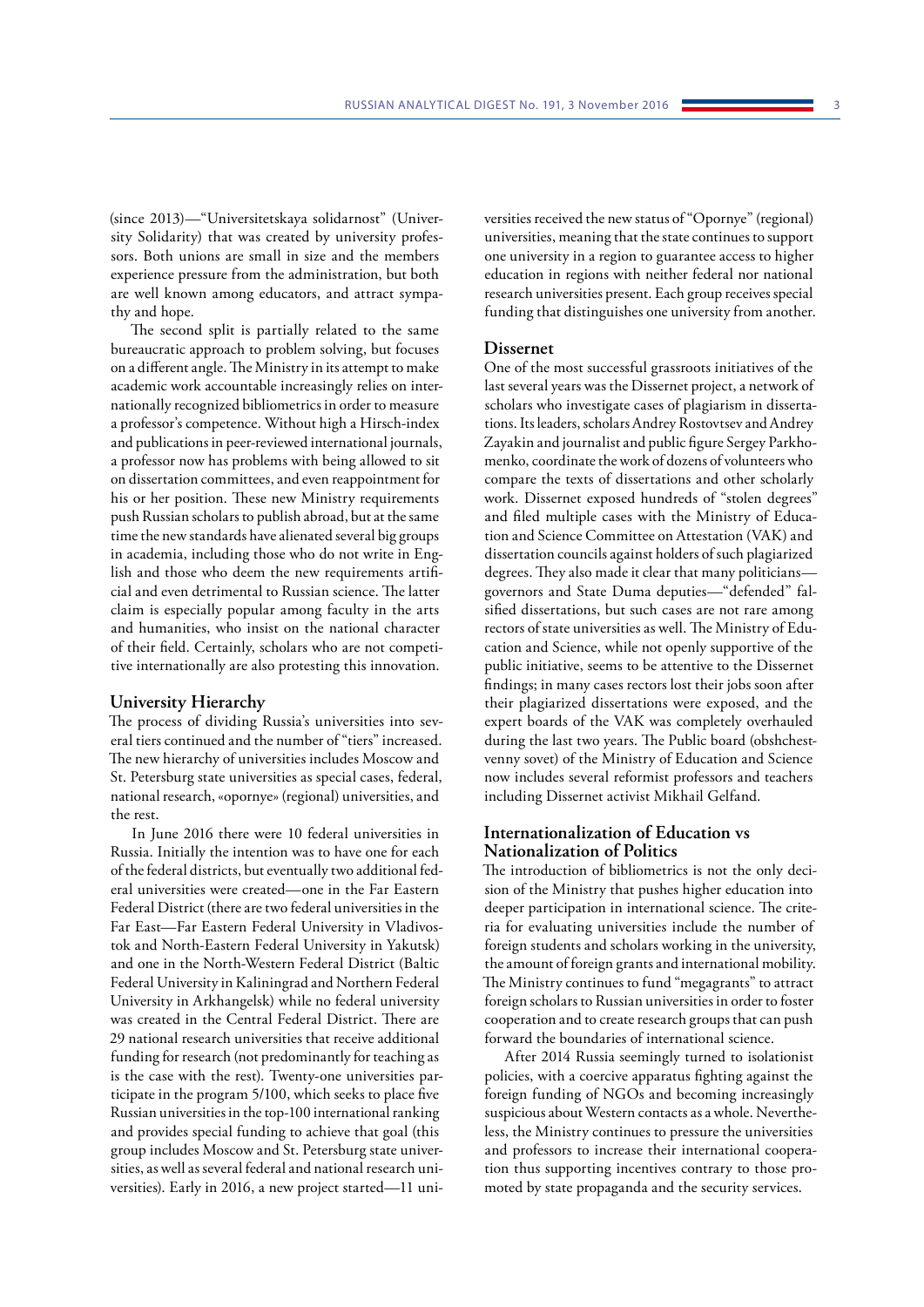This situation created another important cleavage, between "internationally" and "nationally" oriented scholars and professors. Some politicians have already used this visual contradiction to attack the Ministry of Education and Science, combining their unhappiness about other activities with political accusations.

### **State Exam**

The Unified State Examination (EGE) continues to be the most apparent bone of contention concerning secondary school education. EGE resembles the American SAT in the procedural way, although it is not one, but a series of exams on the basic school disciplines (e.g., Russian, math, history, geography, physics and others). While Russian and Math are obligatory for everybody, a pupil can choose other additional topics for gaining entry to universities (thus, if a student plans to study physics and engineering, he or she must pass the physics exam, if the choice is social science, the required exam may be history, geography or social science basics). The critics insist that the "EGEization" of school education replaced the last year of high school teaching with test training in order to prepare pupils for passing the exam. They claim that the school abandoned its goal to teach thinking and writing in favor of test-passing skills.

Those who defend the EGE insist that the exam eliminated corruption in the entrance exams for universities, helped to standardize teaching requirements nationwide, and permitted applicants from the remote corners of Russia to enter the best universities of the country (as it is now possible to send an application to several universities at once—a practice that did not exist before the EGE).

The EGE had its own victories and failures. Nobody denies the victory of EGE over corruption in the college admissions process. The most disastrous failure took place in 2013, when the "secret" examination questions leaked into the Internet days before the exam and many pupils had a chance to solve them beforehand. The ministry did not change the assignment or cancel the exam, so those children who cheated got a leg up over honest kids who did not use the leaked materials for their preparations. Starting in 2014 the procedures were made much stricter, and there were no further leaks.

### **Complexity of the Struggle**

With so many cross-cutting cleavages among education stakeholders, the struggle within the field creates strange

and unusual combinations. Thus, "westerners" are disappointed with the bureaucratization, but support the Ministry in its fight against plagiarism; at the same time EGE-haters can unite with underpaid and overloaded professors in their protests against educational policies. Duma deputies with questionable dissertations attack Minister of Education and Science Dmitry Livanov for "westernization" of scholarship and lack of patriotism. Such a situation makes the discontented groups weak and dispersed, as many of them do not support the demands of others. Still, it is not an easy task to identify the bottom line from all of the above. Education in Russia is getting more diverse, with centers of excellence appearing in some universities and more scholars of world fame emerging, while, at the same time, the other (and larger) part of academia is falling into neglect.

### **New Minister**

A month before the Duma elections, on August 19, 2016 Dmitrii Livanov lost his position and Olga Vasilieva was appointed as the new Minister of Education and Science. She is a professional historian who studied relations between the Soviet state and Orthodox Church in the 20th century and she came to the position from the presidential administration. Many critics expressed their concern that Vasilieva would support the possible penetration of the clergy into schools and also hastened to find pro-Stalin expressions in her earlier public speeches.

In fact, those critical claims do not look sufficiently substantiated. Vasilieva seemed to take a cautious start, but addressed several policies on the edge of the public controversy. Thus, she criticized programs aimed at the international integration of Russia's universities and urged for caution; the new minister also promised to stop university mergers and to return some entrance exams to the university (a move that would devalue EGE).

Vasilieva, however, has not yet made any decision that would reverse the previous policies. Although in late August the Ministry issued an amendment to the rules regarding dissertation defense that would let plagiarizers escape the revocation of their degrees (by equating thesis plagiarism to pop-music plagiarism and requiring a court decision before the academic council could act), Vasilieva subsequently revoked the amendment and punished an official responsible for the new text.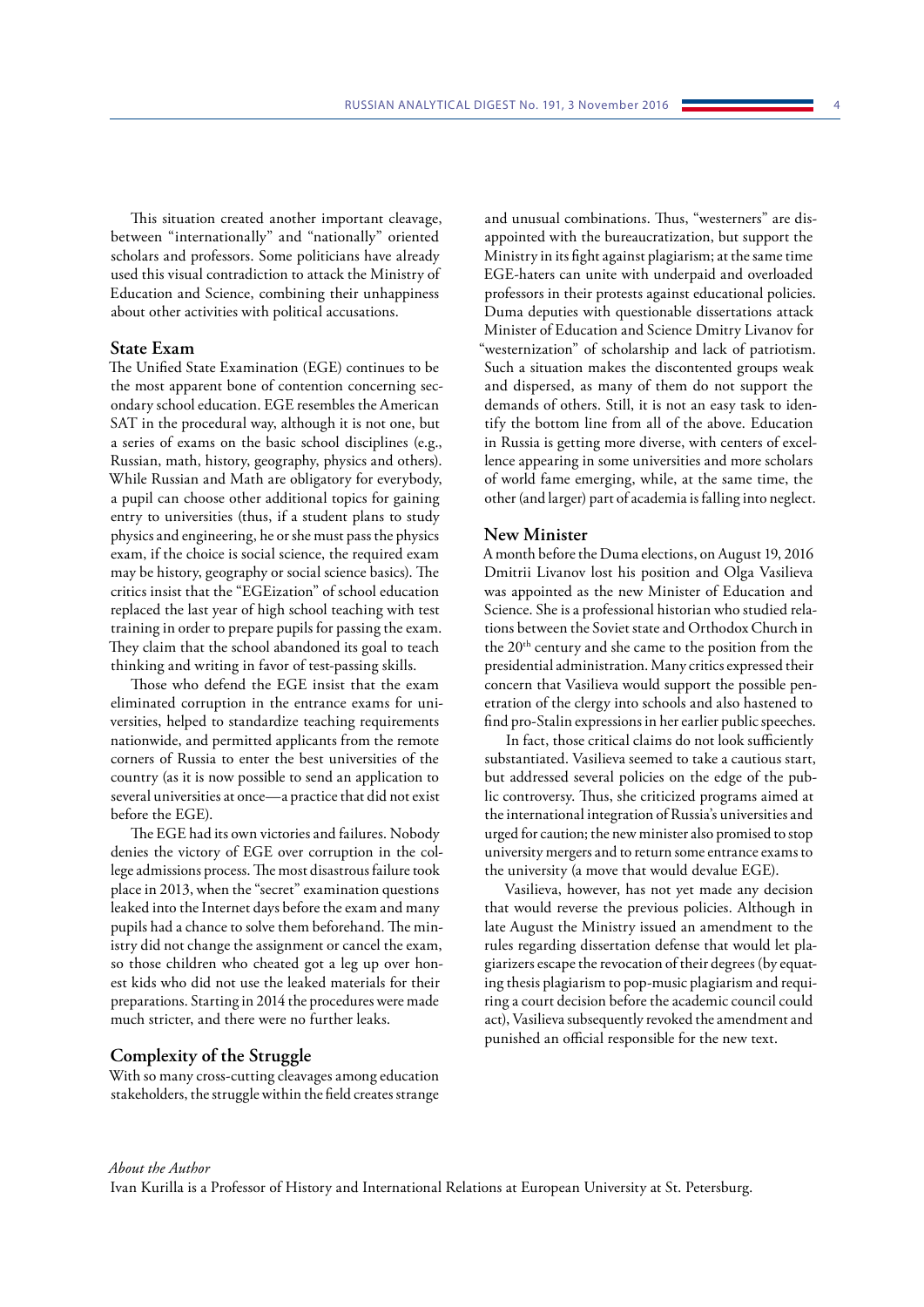# <span id="page-4-0"></span>ANALYSIS

# **Corruption in Russian Higher Education**

Elena Denisova-Schmidt, St. Gallen/Chestnut Hill, MA

# **Abstract**

Endemic corruption in the country, the rising numbers in higher education, heightened competition between educational institutions at various levels and the creation of improper dependencies among all actors involved in the higher education sector are most likely the main reasons for the extensive spread of corruption at Russian universities. This paper discusses these issues as well as their consequences for further domestic development and for international cooperation with Russia.

### **Introduction**

The Russian government has adopted some aggressive strategies for establishing world-class universities in the country. The results are more than impressive: today, Russian universities are well-situated in the QS World University Rankings and the Academic Ranking of World Universities (the Shanghai Rankings). The British *Times Higher Education (THE)* World University Rankings included 15 Russian universities on its 2015 list, while only two universities were on this list in 2014. One of the obstacles that several Russian universities still have to face, however, remains corruption. Defined as 'the abuse of entrusted power for private gain' (Transparency International) and 'the lack of academic integrity', corruption might take place at all kinds of universities: public and private, mass and elite. It might be monetary or non-monetary, with or without student involvement, and it can take various forms, ranging from bribes and misuse of university funds to fake degrees and plagiarism.

Comparing freshmen and graduates in some public universities in the Russian Far East in 2012, my colleagues and I found that graduates are significantly more aware of bribes at universities than their young colleagues—the difference is 52%. While monetary corruption is more visible, non-monetary corruption is difficult to capture and actually more widespread. Our results suggest that the students' acceptance of the use of various cheating techniques increases significantly during their university studies: 'using crib sheets and other unauthorized materials during exams' increased by 12%; 'copying off during exams or tests' by 25%; 'downloading term papers (or other papers) from the internet' by 15%; 'purchasing term papers (or other papers) from special agencies or from other students' by 12.5% and 'giving a professor fraudulent or misleading excuses for poor academic performance' by 11% (Denisova-Schmidt, Huber and Leontyeva 2016a). The other study conducted three years later, in 2015, also shows how widespread various types of plagiarism and informal agreements in exchange for grades or preferential treatment have become (Table 1 on p. 7).

Students often have an ambivalent attitude towards various forms of cheating. On the one hand, they condemn these practices; on the other hand, they might legitimize them, pointing to 'unnecessary' classes and the need to have a job during their university studies. Very often students are unaware they are doing anything wrong, however.

Alexander Trushin, a journalist working for 'Ogonek', recently discovered a black market for fake diplomas in Russia. According to his sources, one of the major groups of potential clients are people who are good in their fields and qualified to do their job, but who need to show their employers a formal degree for a promotion. There is a 'code of honor' on this market: no fake diplomas for doctors and pilots are sold. The safety of the lives of other people has a priority.

Why has this happened? Endemic corruption in the country, the increase in higher education, heightened competition between educational institutions at all levels and the creation of improper dependencies among all actors involved in the higher education sector are the main reasons.

### **Endemic Corruption**

Previous research has shown that people with personal experience with corruption and/or who believe that everyone around them is corrupt are more predisposed to corruption in their own activities. Transparency International, an NGO monitoring the perception of corruption around the world, ranked Russia as one of the most corrupt countries. Other international rankings such as the Index of Economic Freedom conducted by the Heritage Foundation and the Worldwide Governance Indicators organized by the World Bank show similar findings (Table 2 on p. 8).

According to the Levada Center, one of the bestknown Russian opinion research institutes, the majority of Russians (42%) believe that corruption is ineradicable in the country (*Obshestvennoe mnenie 2015*). Higher education is one of the areas affected by corruption. Some respondents believe that current reforms aiming to fight corruption in the sector actually increase it. So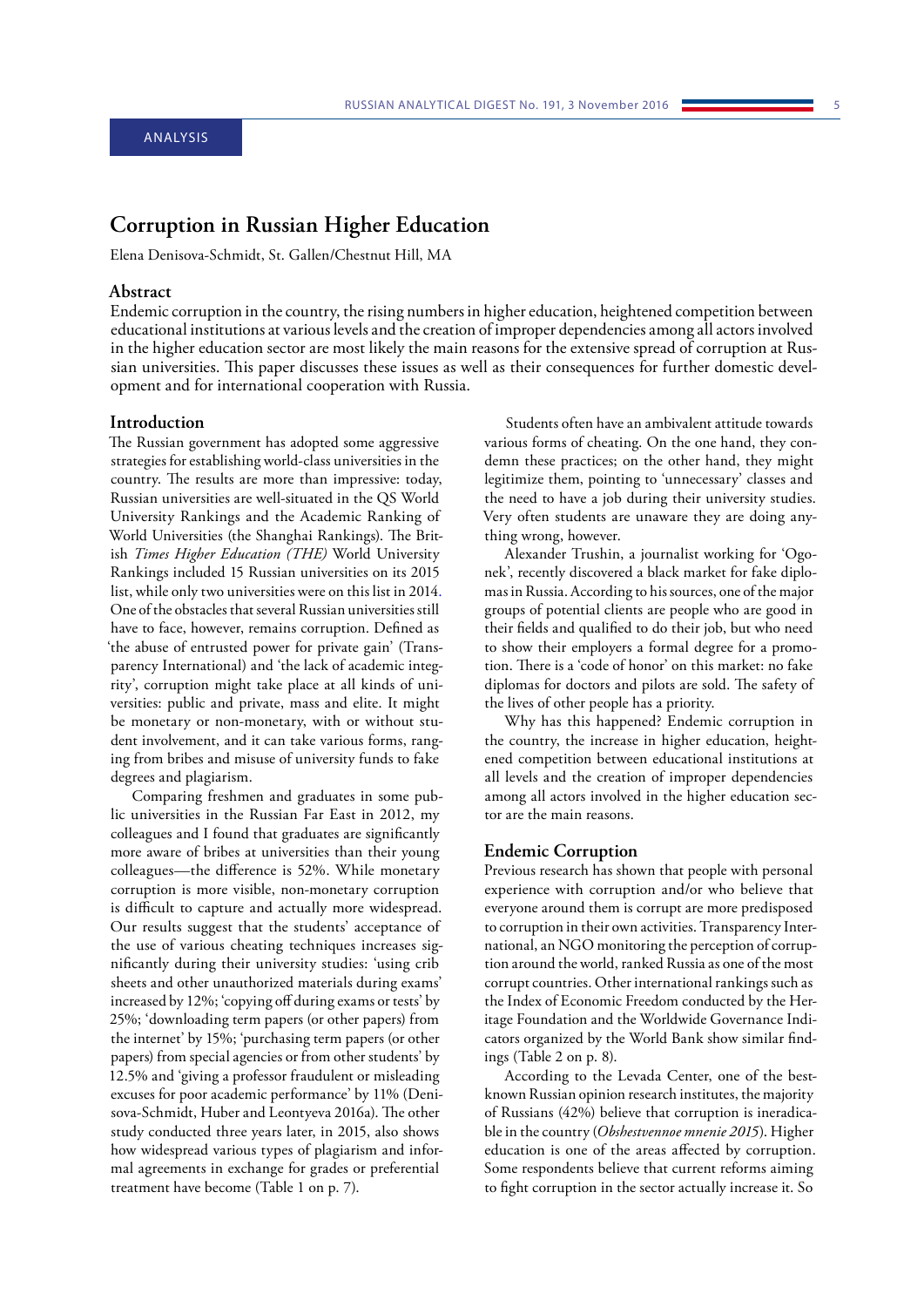the idea behind the *Edinyi Gosudarstvennyi Eksamen (EGE,* Engl.: 'Unified State Exam'), for example, which, since 2009, has served as both secondary school finals and university entrance exam, was among other things, to reduce corruption at the admissions level. Only 23% of respondents believe that the number of violations in university admissions are decreasing; 38% think they remain at the same level and 21% consider they will increase (figures for May 2016 in Figure 1 on p. 8).

# **Rising Students' Numbers in Higher Education**

The number of students going to Russian universities has reached a crucial level—about 80% of the 18–21 age cohort now enrolls in tertiary education. Not all of them are ready to study on such a high level and universities are increasingly dealing with 'un-teachable' students: underachieving students and those who attend universities for purposes other than study.

'Forest science', 'metallurgy', 'maritime studies' and 'agriculture and fish industry' are the fields that admit the highest number of underachieving students − that is, students with low *EGE* scores among *budzhetnye mesta.*<sup>1</sup> The tendency has been growing: lower-achieving school students often choose the sciences as one of the most secure options for gaining university admission. One professor complained that some senior-level students in electrical engineering are not able to say what is measured by a volt and what is by an ampere which is basic knowledge for an electrical engineer, and is actually a part of the high school curriculum in Russia.

My empirical data from 2015 show that some students attending universities for purposes other than study: 'self-expression in sport and creativity' (48.2%) − such as participation in *Universiada*, the Olympics, *KVN*<sup>2</sup>  *−* are among the most important reasons for choosing the university. Those students do not have time for studies, but they are important for monitoring and for the self-marketing of universities.

# **Improper Dependencies**

Young people without a higher education have almost no chances on the job market in Russia. In spite of the great demand for qualified workers, the blue-collar professions are not popular among Russian society at large. The results of the surveys conducted by the Lev-

ada Center show that only 6% of Russians wish their children to be a qualified blue-collar worker (*Obshestvennoe mnenie 2015*). The faculty is under pressure from the administration not to expel students for underachievement. How can they do this? They might water down their requirements, or ignore and/or pretend to ignore plagiarism, or expect or even demand gifts, services or money from students in exchange for better marks and/ or preferential treatment. The administration, in turn, is under pressure from the Ministry of Education. Public universities receive their budget allocation according to the number of students enrolled. If the university were to expel students, they would need to return the money they received from the state for those students. This is hardly possible, because the money is already in used to cover costs. It would also mean that, in the next academic year, the budget might be cut by the state, and the universities would have to reconsider their personnel and material costs, which would likely lead to the dismissal of faculty or staff, or the closure of some programs in the near future.

### **Consequences**

The current situation has consequences, not only for economic growth, but also for international cooperation with Russia: Corruption can be exported and/or imported. This might make it difficult for western universities to cooperate with Russian universities, or at least it might negatively influence their image and force them to justify their cooperation projects with partners.

For example, Massachusetts Institute of Technology (MIT) has, in the past, had to justify its cooperation with SkolTech University, a newly established school in Russia. According to Russian sources, MIT received 7.5 million USD for a development strategy and a road map for the joint project. Critics called the grant to MIT a 'bribe' to get a prestigious university on board. Or another example from Europe: Ca' Foscari University of Venice decided to award an honorary doctorate to Vladimir Medinsky, Minister of Culture (since 2012). This decision provoked strong protest among students and the faulty in Italy. One of the reasons for this was the fact the Medinsky was accused by *dissernet,* an online community of experts and journalists investigating plagiarism in theses, of plagiarism in his dissertations. The administration was pushed to reexamine their decision. As a result, the ceremony was moved from Venice to Moscow and one of the Ca' Foscari vice-rectors had to resign (retired).

The situation might become even worse—especially at Russian universities, which will host more and more 'unteachable' students. The Russian government will partly support this, because these young people will

<sup>1</sup> Russian universities offer two types of placements for students: *budzhetnye mesta—*placements for students who have their tuition fees paid by the state, and *platnye mesta—*placements for students who pay their own tuition fees.

*KVN* − 'Club of the Smart and the Merry', a popular Russian TV show where Russian-speaking students compete with each other in wittiness, dancing, and music performance.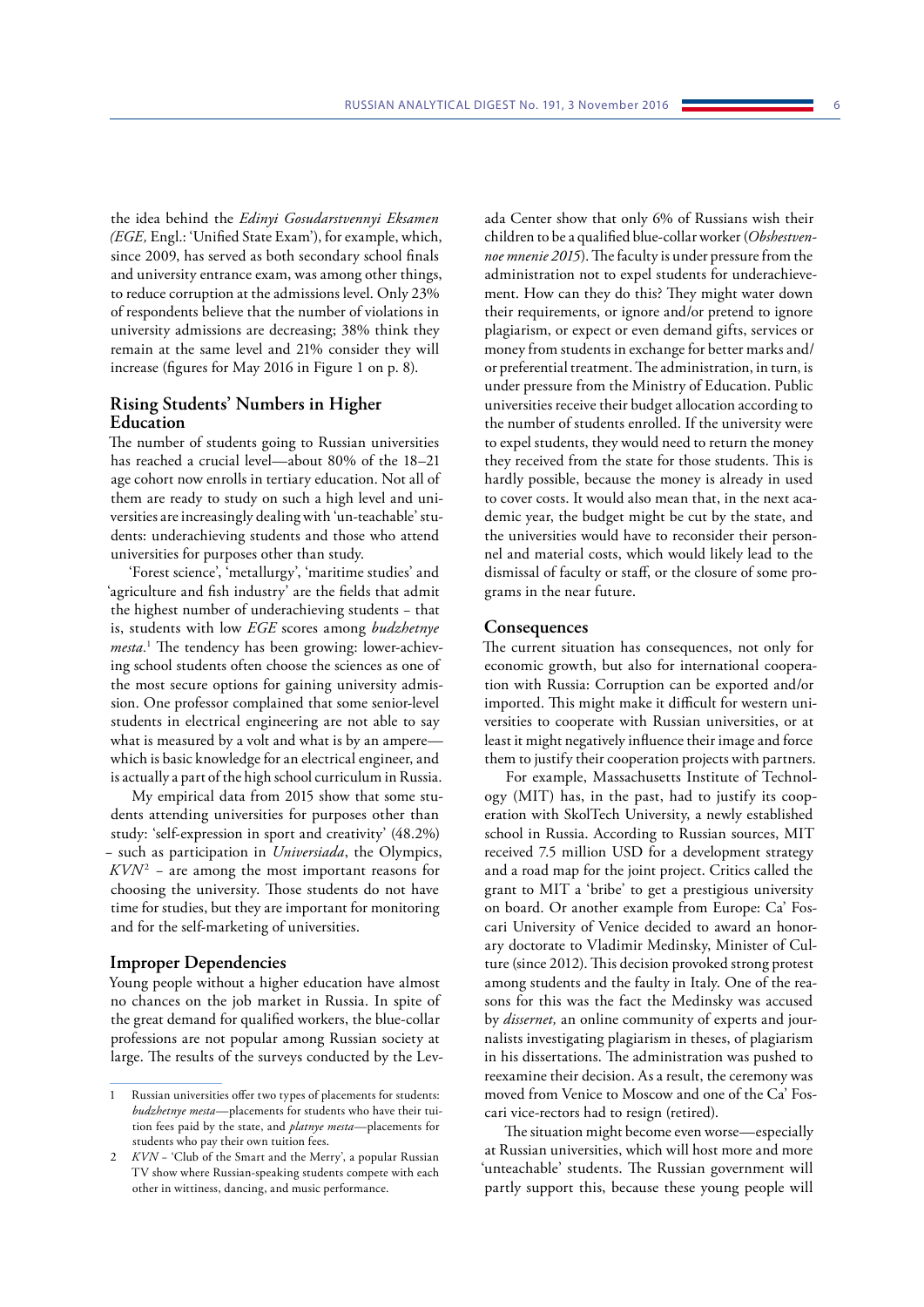<span id="page-6-0"></span>be in very good hands for four to six years and will not become unemployed, criminals or alcoholics. Russian universities will also partly support this, because they often see that study at universities is the only way for young people to leave what can sometimes be unhealthy home environments.

The main problem, however, is not corruption per se, but the functions that corruption serves. The quality of education is increasingly being assessed through quantitative instruments. This encourages secondary schools to focus on achieving good *EGE* results, while universities aspire to be recognized as effective on the next monitoring conducted by the Ministry of Education. Students are becoming less and less important in this race. Corruption seems to be the only effective instrument to manage the entire system of higher education—to keep the system running and to gain recognition domestically and internationally.

### *About the Author*

Dr. Elena Denisova-Schmidt is Lecturer at the University of St. Gallen (HSG), St. Gallen, Switzerland and Research Fellow at the Center for International Higher Education (CIHE), Boston College, Chestnut Hill, MA, USA

### *Further Reading:*

- Denisova-Schmidt, E., Huber, M. and Leontyeva, E. 2016a. On the Development of Students' Attitudes towards Corruption and Cheating in Russian Universities. *European Journal of Higher Education*. 6, 2, 128–143 <[http://](http://dx.doi.org/10.1080/21568235.2016.1154477) [dx.doi.org/10.1080/21568235.2016.1154477>](http://dx.doi.org/10.1080/21568235.2016.1154477)
- Denisova-Schmidt E., Huber M. and Leontyeva E. 2016b. Do Anti-Corruption Educational Campaigns Reach Students? Some Evidence from two cities in Russia and Ukraine, *Voprosy Obrazovaniia*, 1, 61–83. <[https://vo.hse.](https://vo.hse.ru/2016--1/178805268.html) [ru/2016--1/178805268.html](https://vo.hse.ru/2016--1/178805268.html)>
- *Obshchestvennoe mnenie* 2015. See <[http://www.levada.ru/books/obshchestvennoe-mnenie-2015>](http://www.levada.ru/books/obshchestvennoe-mnenie-2015), *accessed* 30 May 2016.

DATA

# **Corruption and Education**

# **Table 1: Russian Students on Academic Dishonesty**

**Question: How often do you use the following practices?**

| Areas                               | <b>Actions</b>                                                                            | not never<br>responses* |
|-------------------------------------|-------------------------------------------------------------------------------------------|-------------------------|
| Taking exams                        | Using a cheat sheet during exams                                                          | 92.2%                   |
|                                     | Copying somebody's work during examinations or tests                                      | 90.8%                   |
| Writing papers                      | Downloading a course paper (or other written work) from the<br>internet                   | 57.9%                   |
|                                     | Buying a course paper (or other written work) from the special<br>companies or classmates | 32.2%                   |
|                                     | Writing a paper on one's own, but copying and pasting some<br>chapters from the internet  | 92.8%                   |
| Communicating with the<br>professor | Deceiving a professor while explaining problems associated with<br>studies                | 42.5%                   |
|                                     | Asking a professor for preferential treatment                                             | 26.1%                   |

*\* 'not never' represents the sum of the responses 'seldom', 'sometimes', 'often' and 'systematically'. Source: Denisova-Schmidt E., Huber M. and Leontyeva E. 2016b.*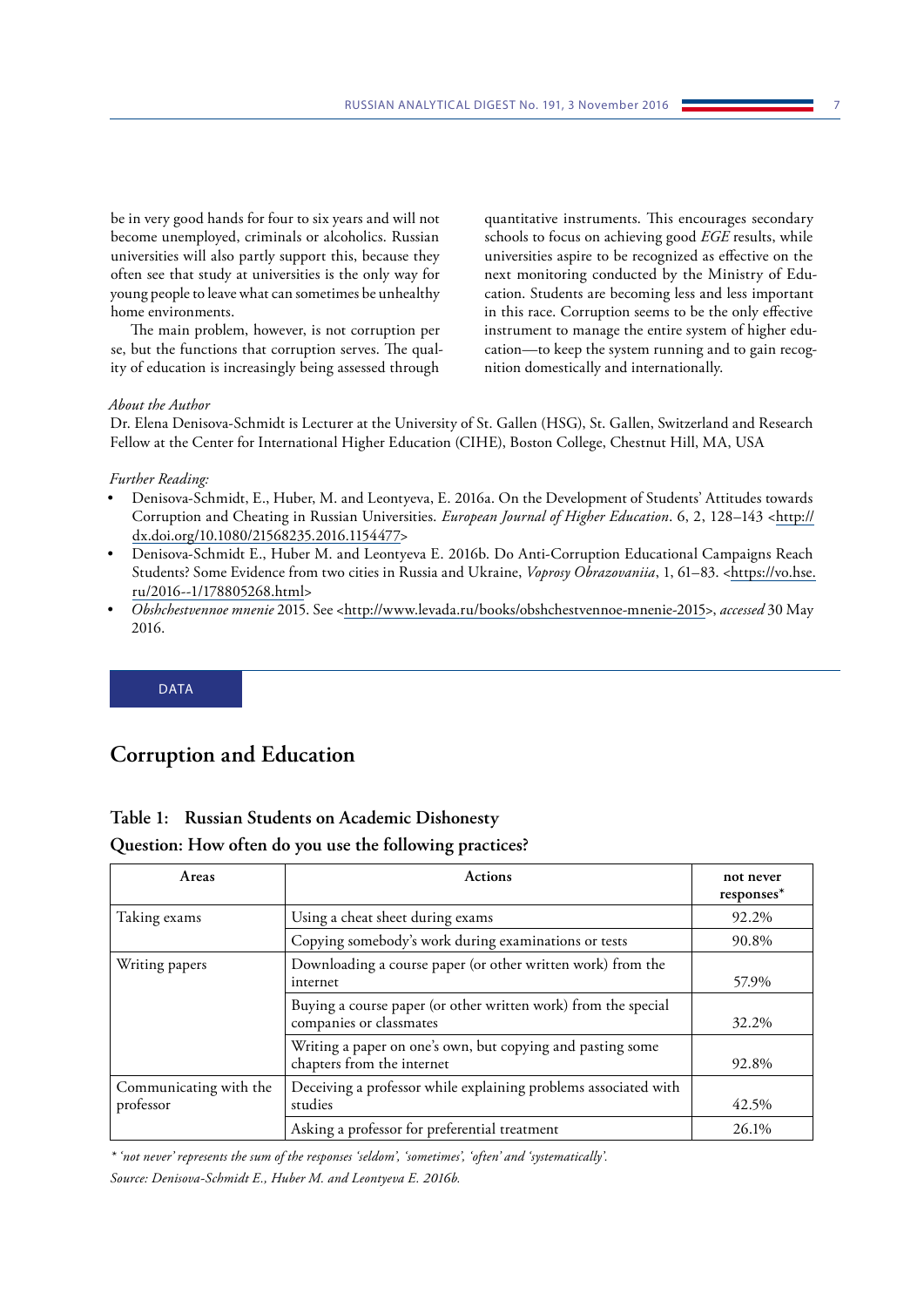| <b>Indicator (Institution)</b>                                                | Country          | 2011    | 2012    | 2013    | 2014    | 2015    |
|-------------------------------------------------------------------------------|------------------|---------|---------|---------|---------|---------|
| Corruption Perception Index<br>(Transparency International)                   | <b>USA</b>       | 7.1     | 73      | 73      | 74      | 76      |
|                                                                               | Germany          | 8.0     | 79      | 78      | 79      | 81      |
|                                                                               | Russia           | 2.4     | 28      | 28      | 27      | 29      |
|                                                                               | Congo, Dem. Rep. | 2.0     | 21      | 22      | 22      | 22      |
| Freedom from Corruption/Index<br>of Economic Freedom (Heritage<br>Foundation) | <b>USA</b>       | 75      | 71      | 71      | 72      | 73      |
|                                                                               | Germany          | 80      | 79      | 80      | 80      | 78      |
|                                                                               | Russia           | 22      | 21      | 24      | 22      | 28      |
|                                                                               | Congo, Dem. Rep. | 19      | 20      | 20      | 17.6    | 22      |
| Control of Corruption/Worldwide<br>Governance Indicators<br>(World Bank)      | <b>USA</b>       | 1.27    | 1.38    | 1.30    | 1.30    | 1.38    |
|                                                                               | Germany          | 1.71    | 1.78    | 1.80    | 1.80    | 1.82    |
|                                                                               | Russia           | $-1.04$ | $-1.01$ | $-1.00$ | $-0.90$ | $-0.86$ |
|                                                                               | Congo, Dem. Rep. | $-1.40$ | $-1.30$ | $-1.30$ | $-1.30$ | $-1.25$ |

**Table 2: Ranking of Corruption in Russia: Dynamics in 2011–2015**

*Sources: <*<http://www.transparency.org/research/cpi/overview>*>, <*<http://www.heritage.org/index/>*>, <*[http://info.worldbank.org/](http://info.worldbank.org/governance/wgi/index.aspx#home) [governance/wgi/index.aspx#home](http://info.worldbank.org/governance/wgi/index.aspx#home)*>*





*Source: representative opinion polls by Levada Center June 2004 to 27–30 May 2016, <*[http://www.levada.ru/2016/06/21/sistema](http://www.levada.ru/2016/06/21/sistema-obrazovaniya-i-ege/)[obrazovaniya-i-ege/](http://www.levada.ru/2016/06/21/sistema-obrazovaniya-i-ege/)*>*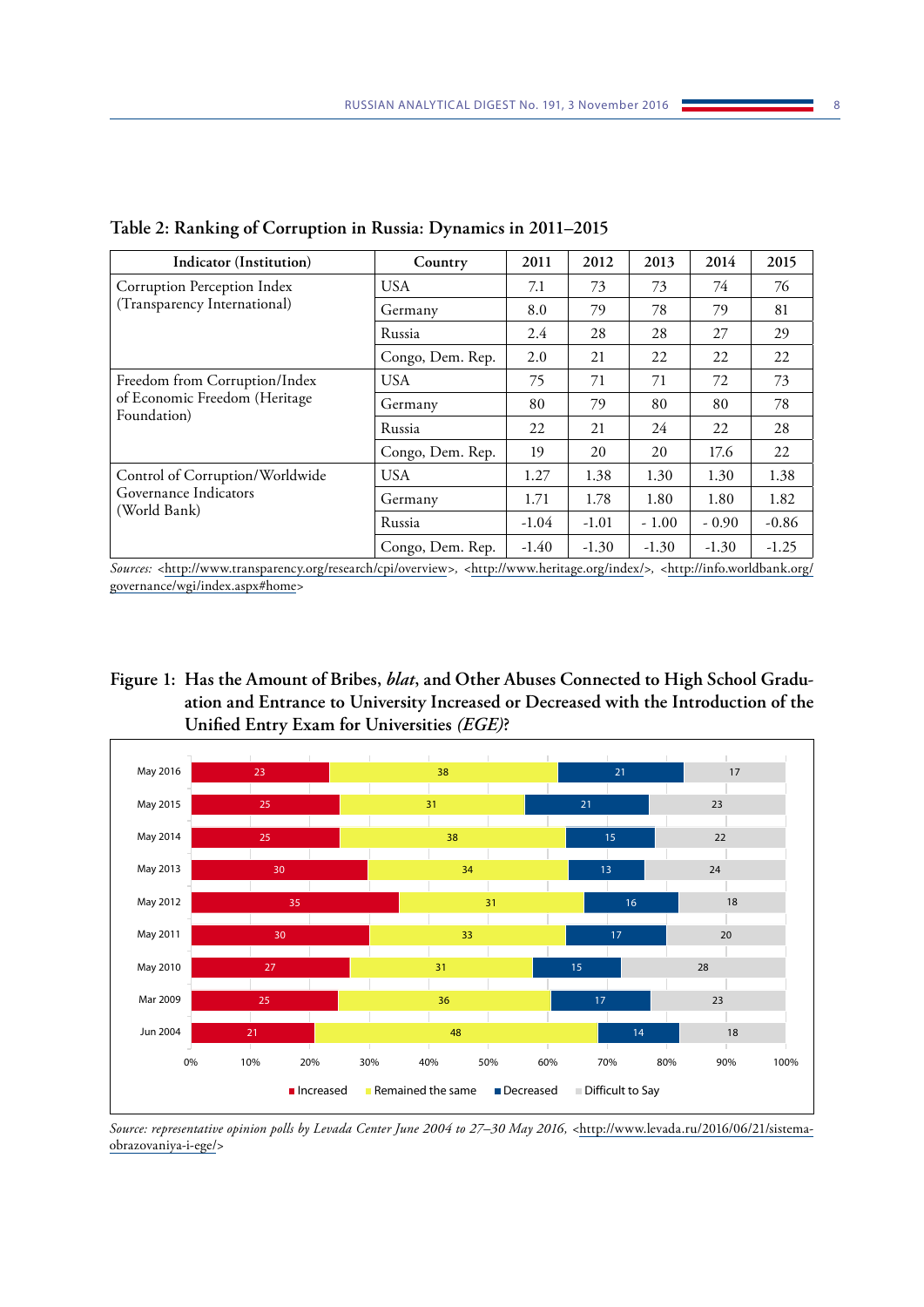# <span id="page-8-0"></span>**Attitudes Towards Education**



# **Figure 1: Are You Satisfied with the Present System of Education?**

*Source: representative opinion polls by Levada Center May 2004 to 27–30 May 2016, <*[http://www.levada.ru/2016/06/21/sistema](http://www.levada.ru/2016/06/21/sistema-obrazovaniya-i-ege/)[obrazovaniya-i-ege/](http://www.levada.ru/2016/06/21/sistema-obrazovaniya-i-ege/)*>*





*Source: representative opinion polls by Levada Center May 2004 to 27–30 May 2016, <*[http://www.levada.ru/2016/06/21/sistema](http://www.levada.ru/2016/06/21/sistema-obrazovaniya-i-ege/)[obrazovaniya-i-ege/](http://www.levada.ru/2016/06/21/sistema-obrazovaniya-i-ege/)*>*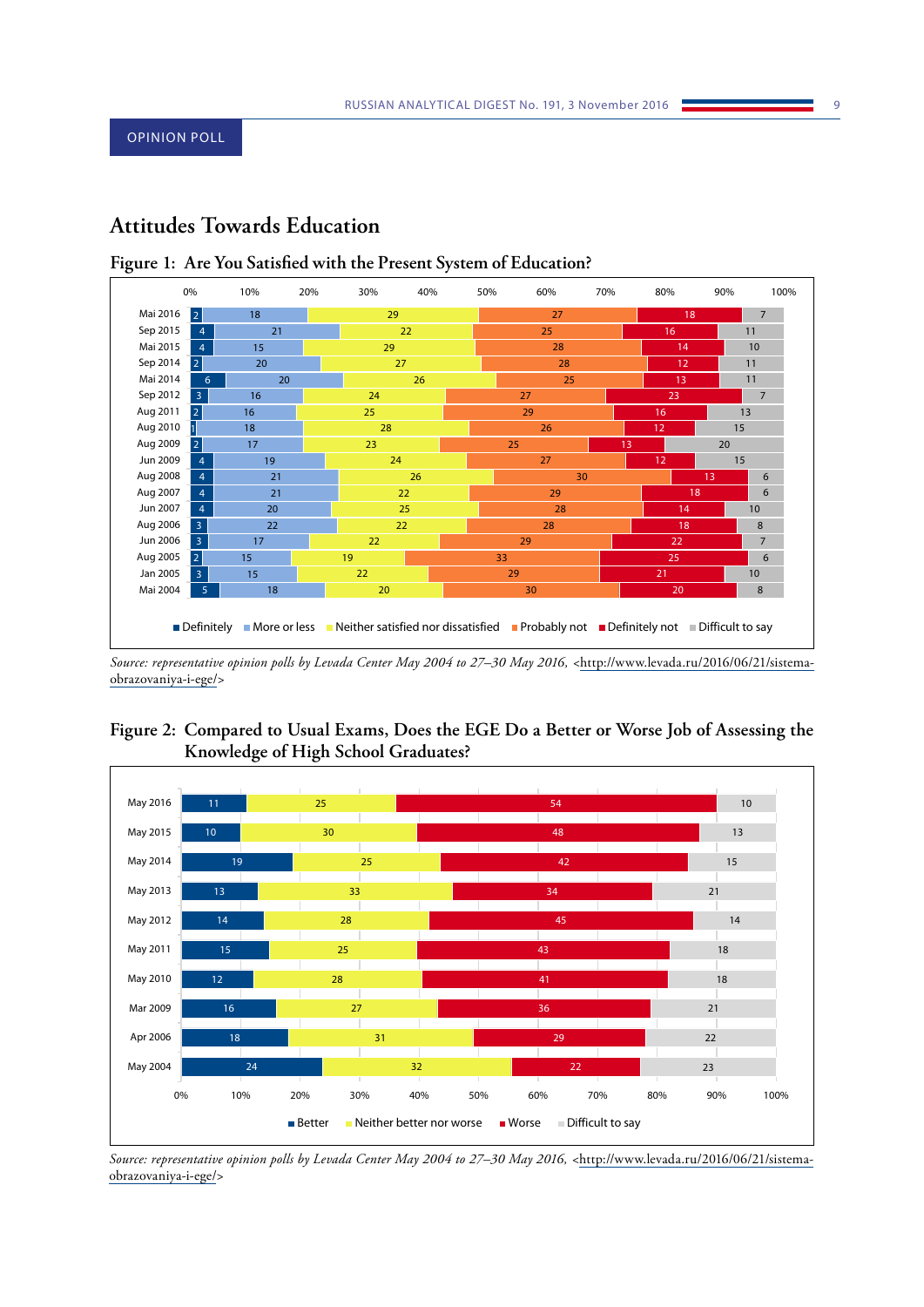**Figure 3: What is Your Opinion of the Abolishing of Entrance Exams for University and Obtaining a Place at University on the Basis of the** *EGE***, which Candidates Take when Finishing High School?**



*Source: representative opinion polls by Levada Center May 2004 to 27–30 May 2016, <*[http://www.levada.ru/2016/06/21/sistema](http://www.levada.ru/2016/06/21/sistema-obrazovaniya-i-ege/)[obrazovaniya-i-ege/](http://www.levada.ru/2016/06/21/sistema-obrazovaniya-i-ege/)*>*



**Figure 4: In Your Opinion, School Should Concern itself with …**

*Source: representative opinion poll by Levada Center 26–29 August 2016, <*[http://www.levada.ru/2016/09/01/uchebnye-predmety](http://www.levada.ru/2016/09/01/uchebnye-predmety-i-funktsii-shkoly/)[i-funktsii-shkoly/](http://www.levada.ru/2016/09/01/uchebnye-predmety-i-funktsii-shkoly/)*>*